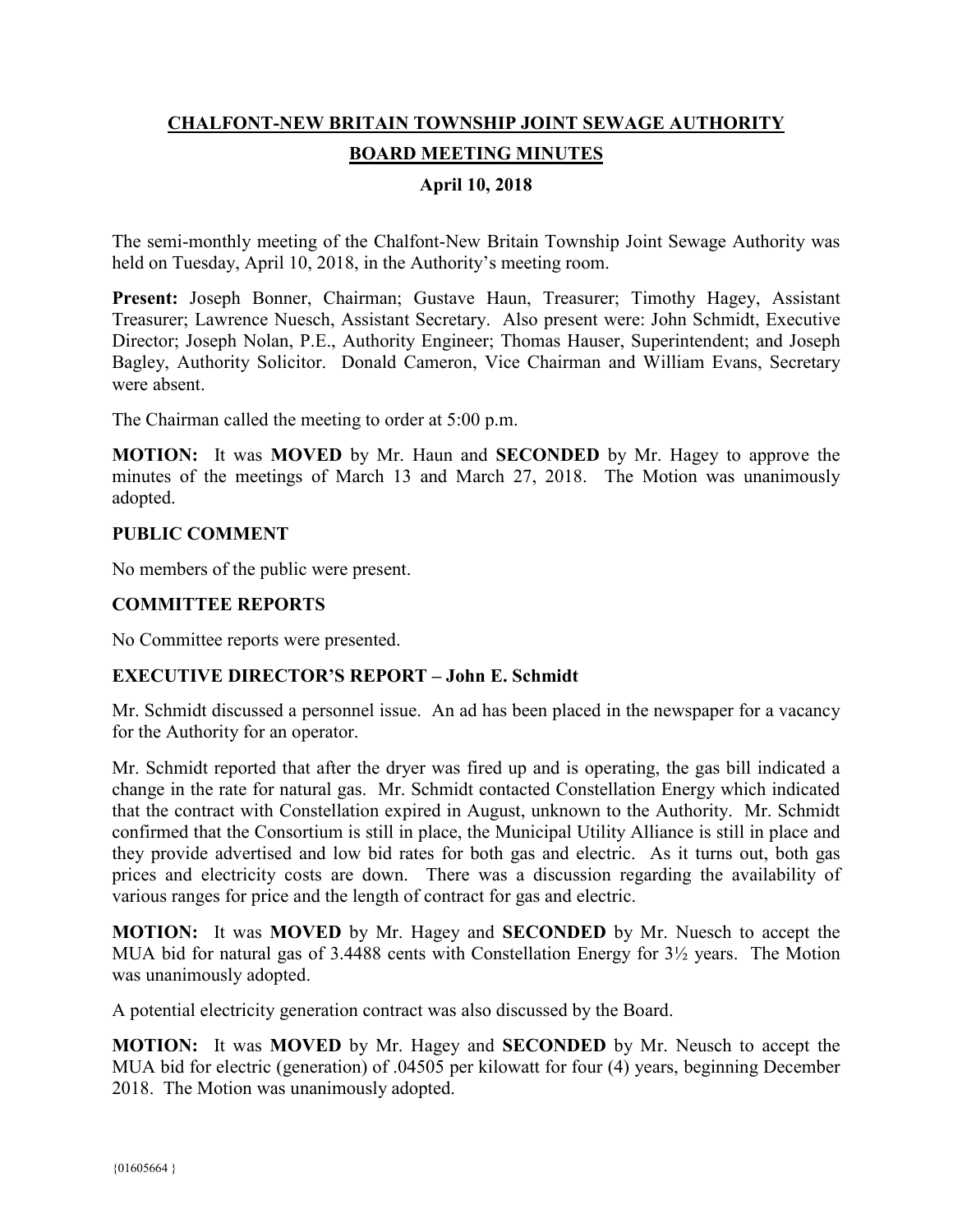Mr. Schmidt reported that new mobile phones have been acquired by the Authority, and includes a reduction in monthly charges.

Mr. Schmidt discussed a lateral issue at a residential property stemming from the installation of sewer line by the Authority approximately fifteen (15) years ago. Mr. Schmidt reported the discovery of a new break in the sewer lateral on the property after an earlier break was located and fixed at the expense of the homeowner. Mr. Schmidt report that both breaks in the lateral are within the Authority's easement. A consensus was reached to place the second break on an Authority schedule to repair at the convenience of the Authority staff.

## **TREASURER'S REPORT – Gustave Haun, Treasurer**

Mr. Haun reported the general operating expenses amount to \$291,752.90, the requisition for Capital Improvements will amount to \$46,178.37, the Loan payments amount to \$73,304.25, making the total operating expenses for the month \$411,235.52. Mr. Haun recommended payment of the bills.

**MOTION:** It was **MOVED** by Mr. Haun and **SECONDED** by Mr. Hagey to pay the total operating expenses of \$411,235.52. The Motion was unanimously adopted.

Mr. Haun next presented escrows disbursements in the amount of \$138.00.

**MOTION:** It was **MOVED** by Mr. Hagey and **SECONDED** by Mr. Neusch to pay the escrow disbursements in the amount of \$138.00. The Motion was unanimously adopted.

#### **ENGINEER'S REPORT – Joseph Nolan, P.E.**

Mr. Nolan presented Requisition No. 184 for Capital Expenditures in the amount of \$0 dollars.

Mr. Nolan next presented Requisition No. 227 for Capital Improvements in the amount of \$46,178.37 representing Phase III project costs.

**MOTION:** It was **MOVED** by Mr. Haun and **SECONDED** by Mr. Hagey to approve Requisition No. 227 in the amount of \$46,178.37. The Motion was unanimously adopted.

Mr. Hagey left the meeting at this time.

Mr. Nolan provided a project update for the Phase III project. He reported that a preliminary punchlist has been prepared and a walk-thru has been scheduled for Thursday, April 12 with Messrs. Schmidt, Hauser, Nolan, and the CKS inspector. Afterwards, a final punchlist will be prepared within a week.

#### **SOLICITOR'S REPORT – Joseph Bagley, Esquire**

Mr. Bagley had nothing to report.

#### **EXECUTIVE DIRECTOR'S REPORT (CONTINUED)**

Mr. Schmidt reported on a request from a Bristol Road resident regarding installation by the Authority of a particular pine tree twenty (20) years ago. The pine tree is bending over within